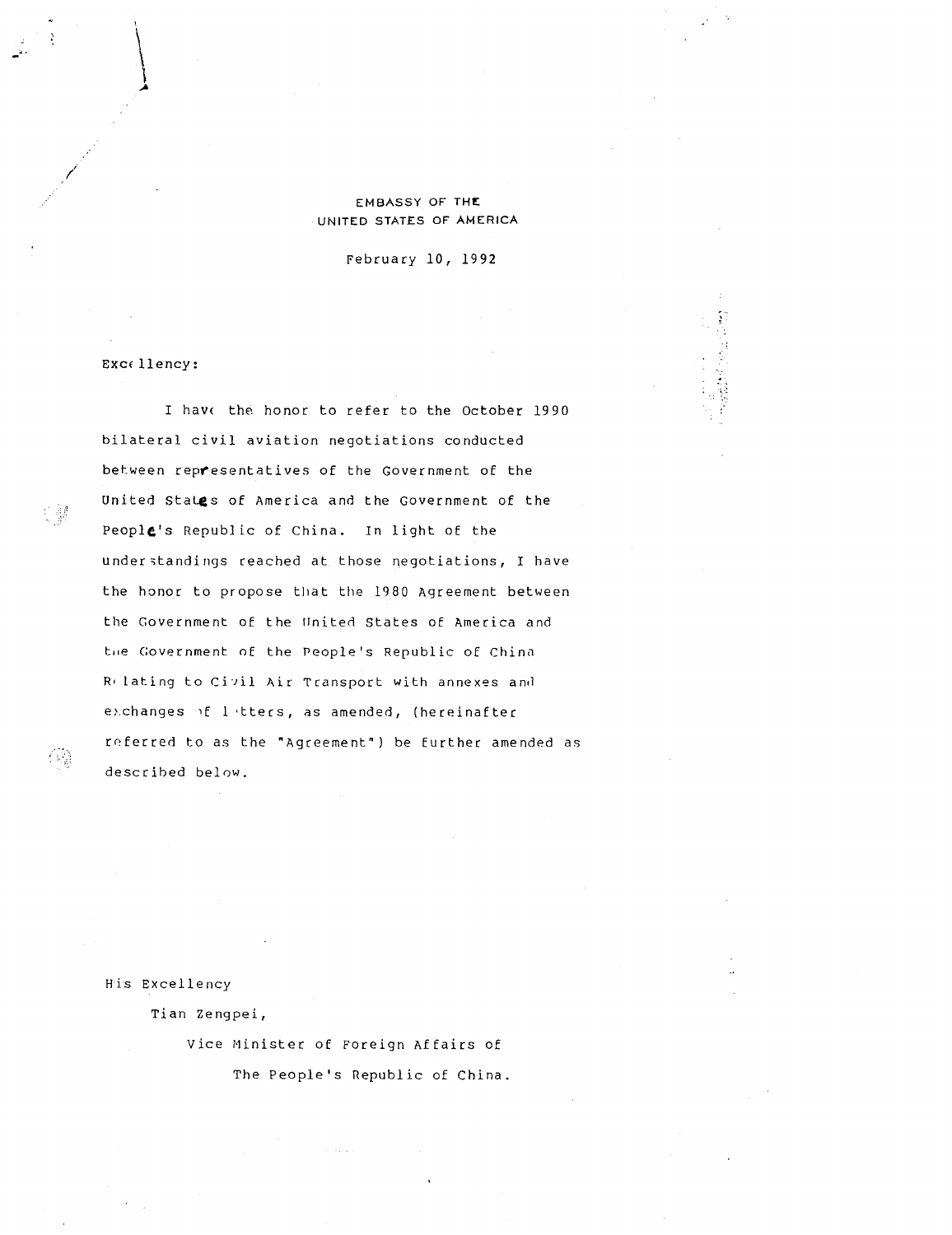## ROUTE RIGHTS

1 .

 

Annex <sup>I</sup> of the Agreement shall be replaced by a revised Annex I which is appended to this note as Attachment I. ANNE RIGHTS<br>
1. ROUTE RIGHTS<br>
Annex I of the Agree<br>
a revised Annex I which is<br>
Attachment I.<br>
2. <u>CAPACITY ARRANGEMENT</u>

# 2 .

Annex V of the Agreement shall be replaced by <sup>a</sup> revised Annex V which is appended to this note as Attachment II . THE STREAM CONTRACT CONTRACT CONTRACT CONTRACT CONTRACT CONTRACT CONTRACT CONTRACT CONTRACT CONTRACT CONTRACT CONTRACT CONTRACT CONTRACT CONTRACT CONTRACT CONTRACT CONTRACT CONTRACT CONTRACT CONTRACT CONTRACT CONTRACT CONT Each party of the Agreement shall be replaced a revised Annex I of the Agreement shall be replaced a revised Annex I which is appended to this note Attachment I.<br>
2. CAPACITY ARRANGEMENT<br>
Annex V of the Agreement shall be

## 3 .

Paragraph (1) of Article 3 of the Agreemen: relating to designation shall be replaced by the following :

> "(1) designate in writing through diplomatic channels to the other party, three (3) airlines to operate the agreed services on the specified routes, and to withdraw or alter such designations. One airline may be

 $-2 -$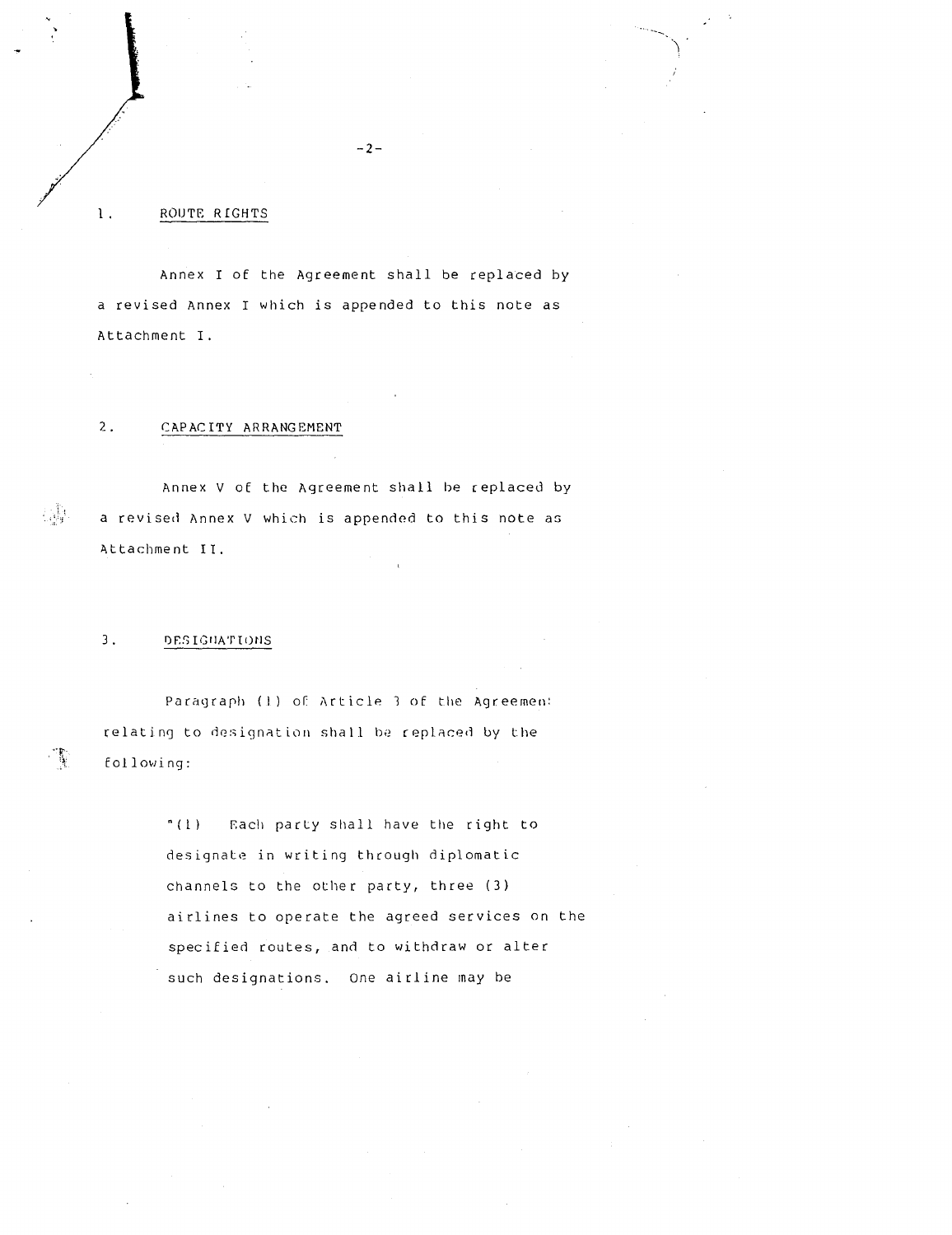designated for each of the three routes set forth in Annex I of this Agreement. The same or <sup>a</sup> different airline may be designated for each route. The airline(s) designated for routes 1 and 2 may operate combination or all-cargo services or both. An airline designated for the third route described in Section III of Annex I may operate all-cargo service only." The designated for each of the three rouses as<br>forth in Annex I of this Agreement. The s<br>or a different airline may be designated for<br>contest, the sixthing is designated for<br>cutes 1 and 2 may operate contination or<br>all-car

#### 4 . AVIATION SECURITY

 

Article 8 of the Agreement relating to "Aviation Security" shall be replaced by the following:

## "ARTICLE 8

#### AVIATION SECURITY

(1) obligations under international law, the parties reaffirm that their obligation to protect, in their mutual relationship, the security of civil aviation against acts of unlawful interference forms an integral part of the Agreement .

 $-3 -$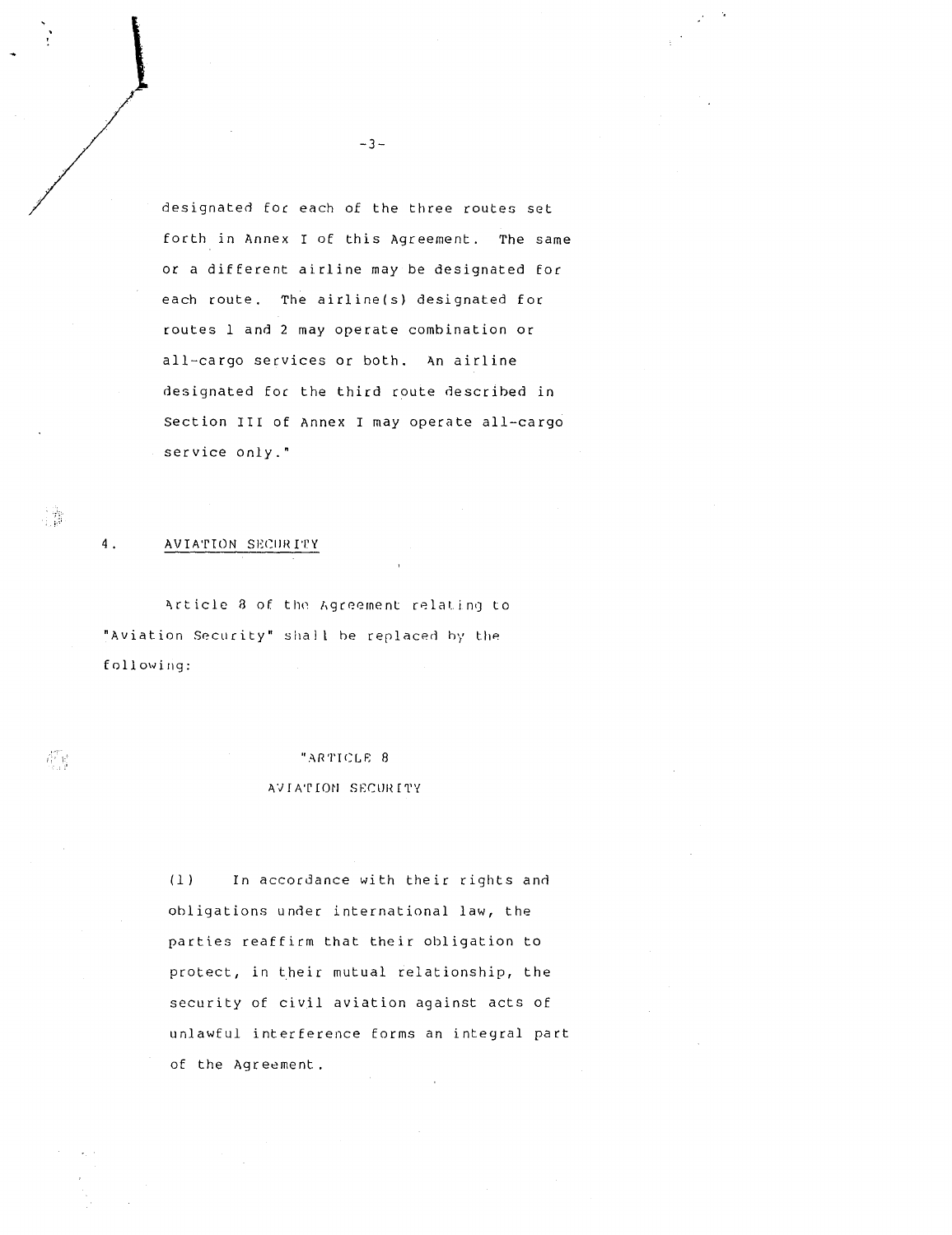(2) The parties shall provide upon request all necessary assistance to each other to prevent acts of unlawful seizure of aircraft and other unlawful acts against the safety of passengers, crew, aircraft, airports and air navigation facilities and any other threat to aviation security .

(3) The parties shall act in full. conformity with the provisions of the Convention on offenses and Certain Other Acts Committed on Board Aircraft, signed at Tokyo on 14 September 1963, the convention for the Suppression of Unlawful Seizure of Aircraft, signed at The Hague on 16 December 1970, and the Convention for the Suppression of Unlawful Acts Against. the Safety of civil Aviation, signed at Montreal on 23 September 1971, to the extent that these provisions ace ratified by the parties .

 

行動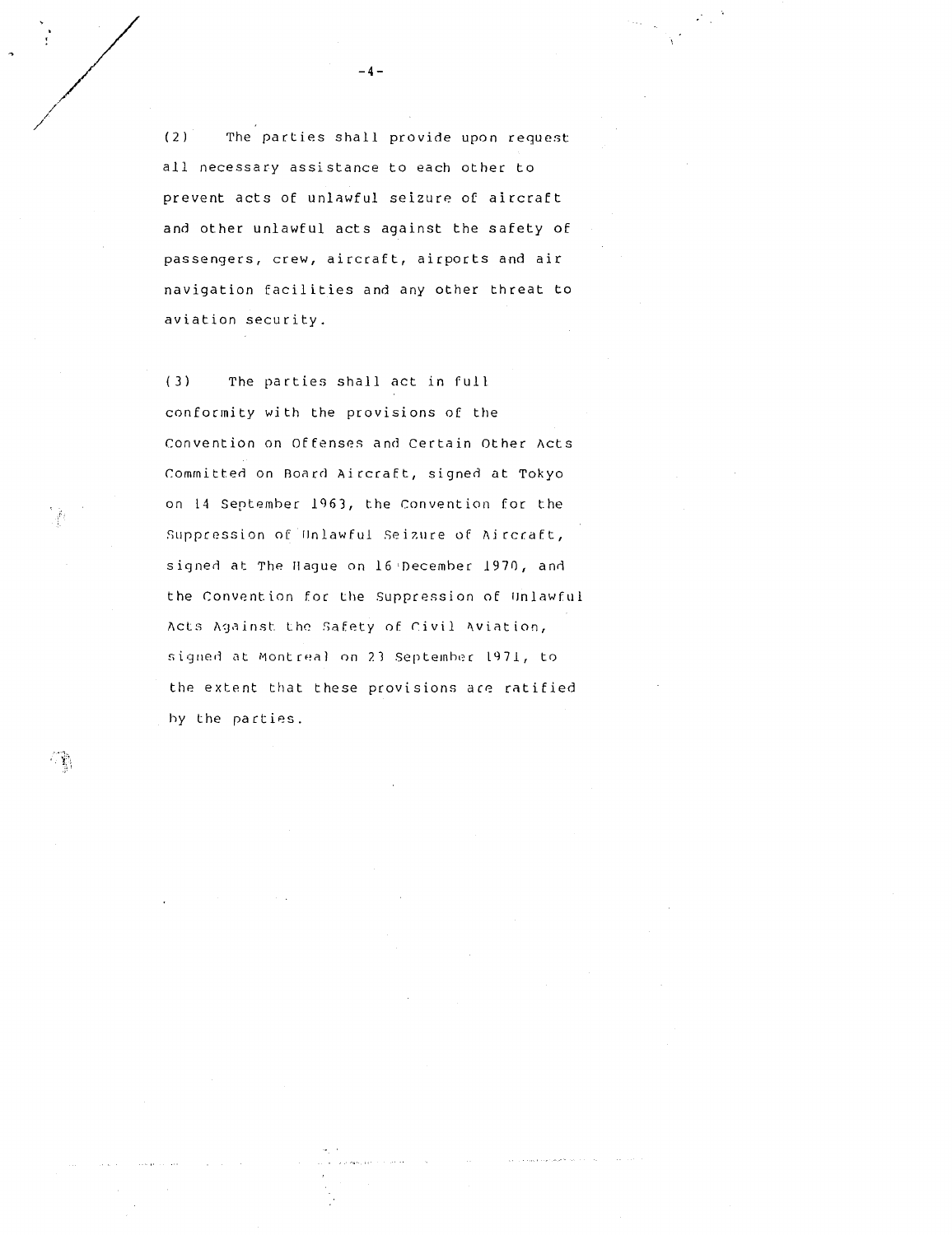(4) The parties shall, in their mutual relations, act in conformity with the Aviation Security Standards (except to the extent to which <sup>a</sup> party has filed a difference thereto in accordance with the Convention on International Civil Aviation) and, so far as they are applied by them, the recommended practices established by the International Civil Aviation Organization and designated as annexes to the Convention on International Civil Aviation; and shall require that operators of aircraft of their registry, operators who have their principal place of business or permanent residence in their territory, and operators of airports in their territory, act\_ in conformity with such aviation security previsions .

(5) Each party agrees to observe the security provisions required by the other party for entry into the territory of that other party and to take adequate measures to protect aircraft prior to and during boarding or loading and to inspect passengers, crew, their carry-on items as well as cargo and aircraft stores prior to boarding or loading. Each party shall also give positive consideration to any request Erom the other party for special security measures to meet a particular threat .

specialize the depth reserved in a construction of

 $-5 -$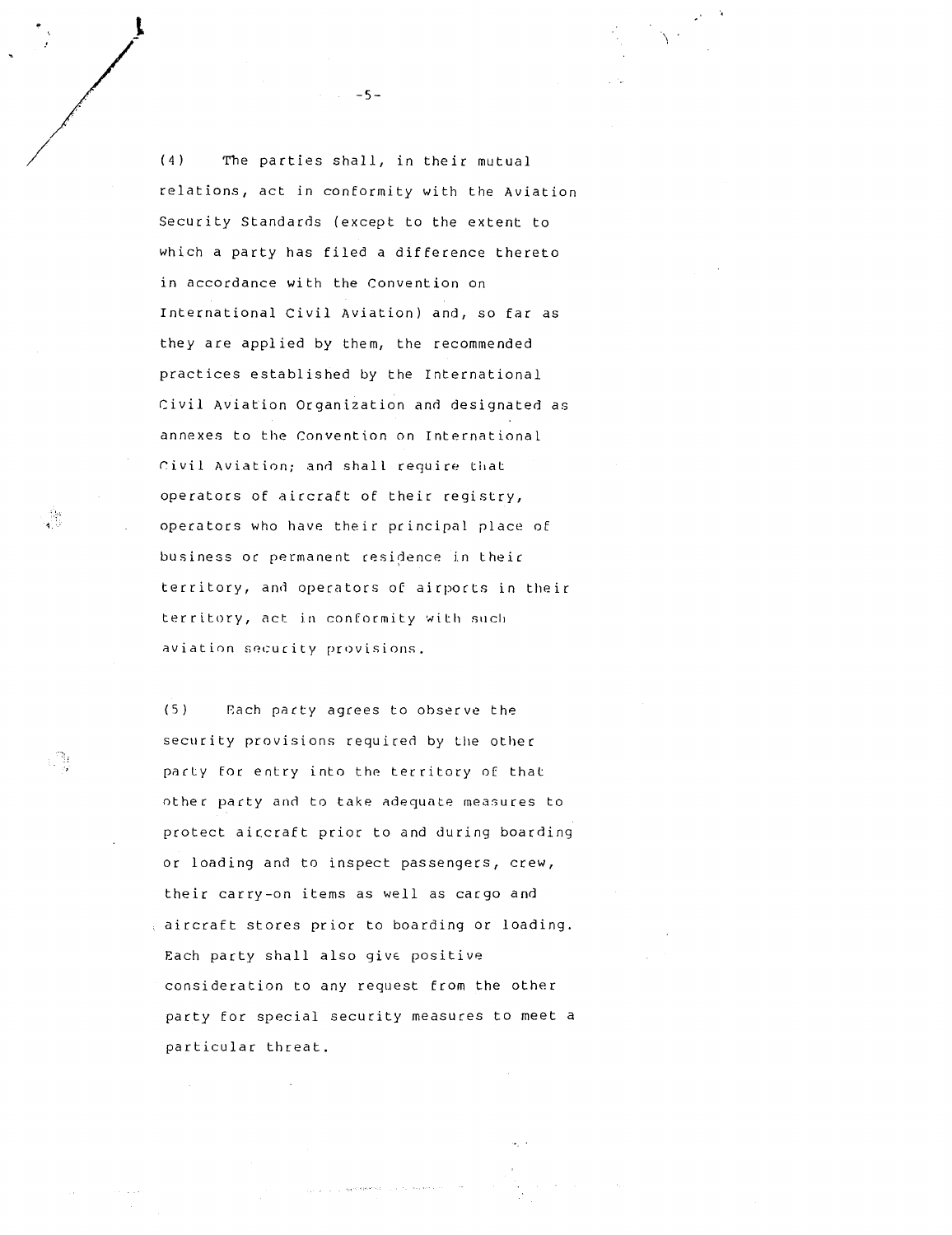(6) When an incident or threat of an incident of unlawful seizure of aircraft or other unlawful acts against the safety of passengers, crew, aircraft, airports and other navigation facilities occurs, the parties shall assist each other by facilitating communications and other appropriate measures intended to terminate rapidly and safely such incident or threat thereof .

believe that the other party has departed from the aviation security provisions of this (7) When <sup>a</sup> party has reasonahle grounds to article, the aeronautical authorities of that party may request. immediate consultations with aeronautical authorities of the other party . Failure to reach a satisfactory agreement within 15 days from the date of such request, or an urgent threat to the security of international civil aviation, will constitute grounds for application of Article <sup>4</sup> of the Agreement ."

 $-6 -$ 

 

i j<sup>a</sup>

Ω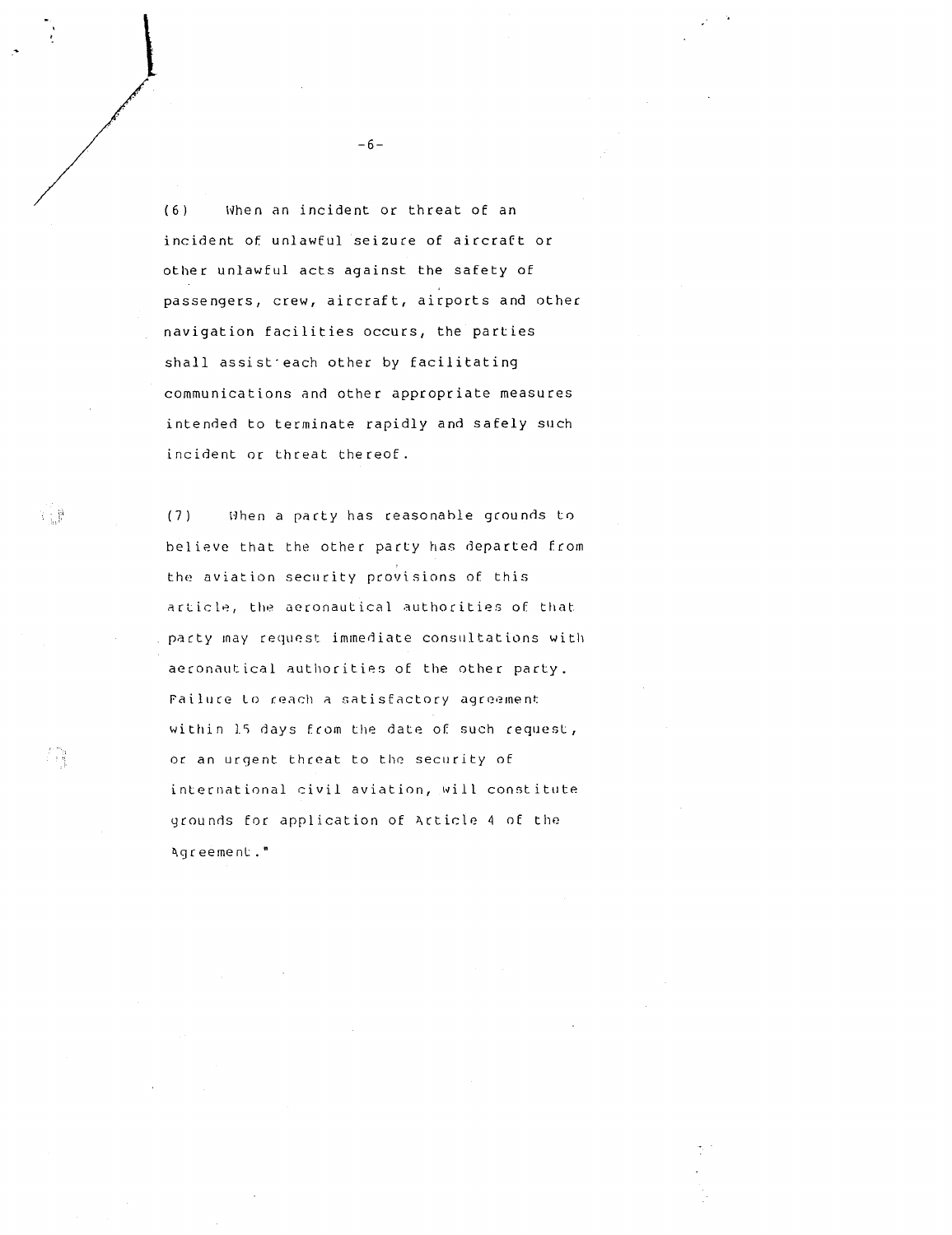# COOPERATIVE SERVICEARRANGEMENTS

Article 11 of the Agreement relating to "Market Access" shall he amended to add the following paragraph (5) :

 $-7-$ 

"(5) The parties agree to approve cooperative service arrangements negotiated on reasonable commercial terms between their airlines. The types of arrangements that will he approved include wet leases, blocked space arrangements and code-sharing . However, approvals will not be granted for arrangements involving the carriage of' cabotage traffic, pooling or revenue-sharing arrangements ."

<sup>I</sup> have the further honor to propose that if the foregoing proposal is acceptable to your government, this note with its attachments and your Excellency's note in reply indicating such acceptance shall constitute an agreement between our two governments, which shall enter into force on the date of your Excellency's note. Upon entry into force, this Agreement shall supersede the protocol amending the Agreement, signed at Beijing August 19, 1982 .

Accept, Excellency, the renewed assurances of my highest consideration .

F. Stapleton Kon

 $5.$ 

Q∲

-28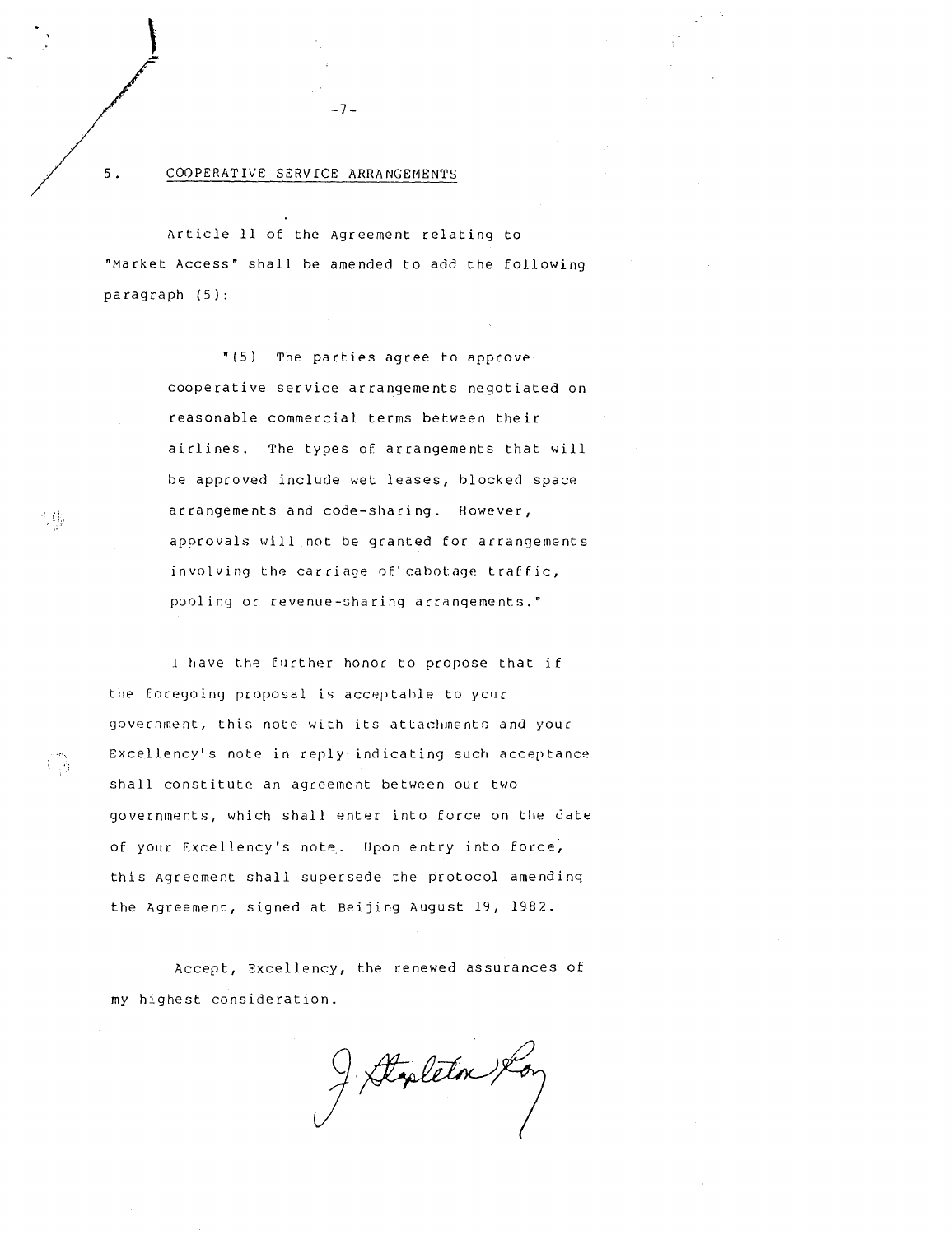그림

经购

## ATTACHMENT <sup>I</sup>

ANNEX <sup>I</sup> 1/, 2/, 3/

#### I . FIRST ROUTE

A. For the United States of America:

One airline designated by the flnited States of America shall he entitled to operate the agreed services with full traffic rights on the following route, in hoth directions :

> New York, Chicago, San Francisco, Los Angeles, Honolulu, Tokyo or another point in Japan, Shanghai, Guangzhou, Beijing .

> > and the company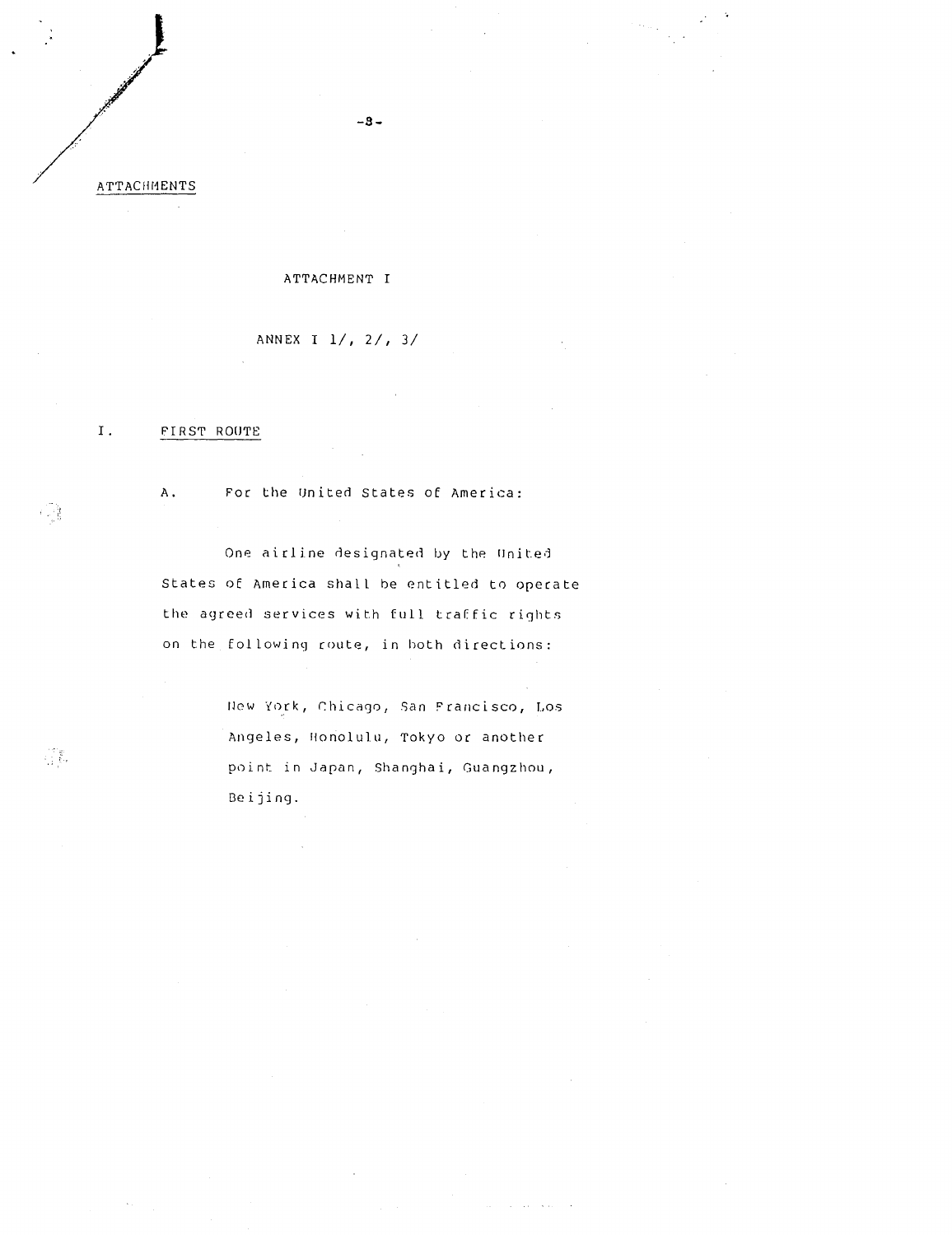$B$ . For the People's Republic of China:

 $-9-$ 

One airline designated by the People's Republic of China shall be entitled to operate the agreed services with full traffic rights on the following route, in both directions: B. For the operation of the agreed state of the agreed state of the agreed state of the agreed state of the agreed state and the contract of the state of the state of the state of the state of the state of the state of the

Beijing, Guangzhou, Shanghai, Tokyo or another point in Japan, Honolulu, Los Angeles, San Francisco, Chicago, New York . 4/ Anchorage, Fairbanks, and/or <sup>a</sup> point in Japan other than Tokyo and Osaka may be used as technical stops in both directions on this route .

II .

A . For the United States of America:

A second airline designated by the united States of America shall he entitled to operate the agreed services with full traffic rights on the following route, in both directions :

53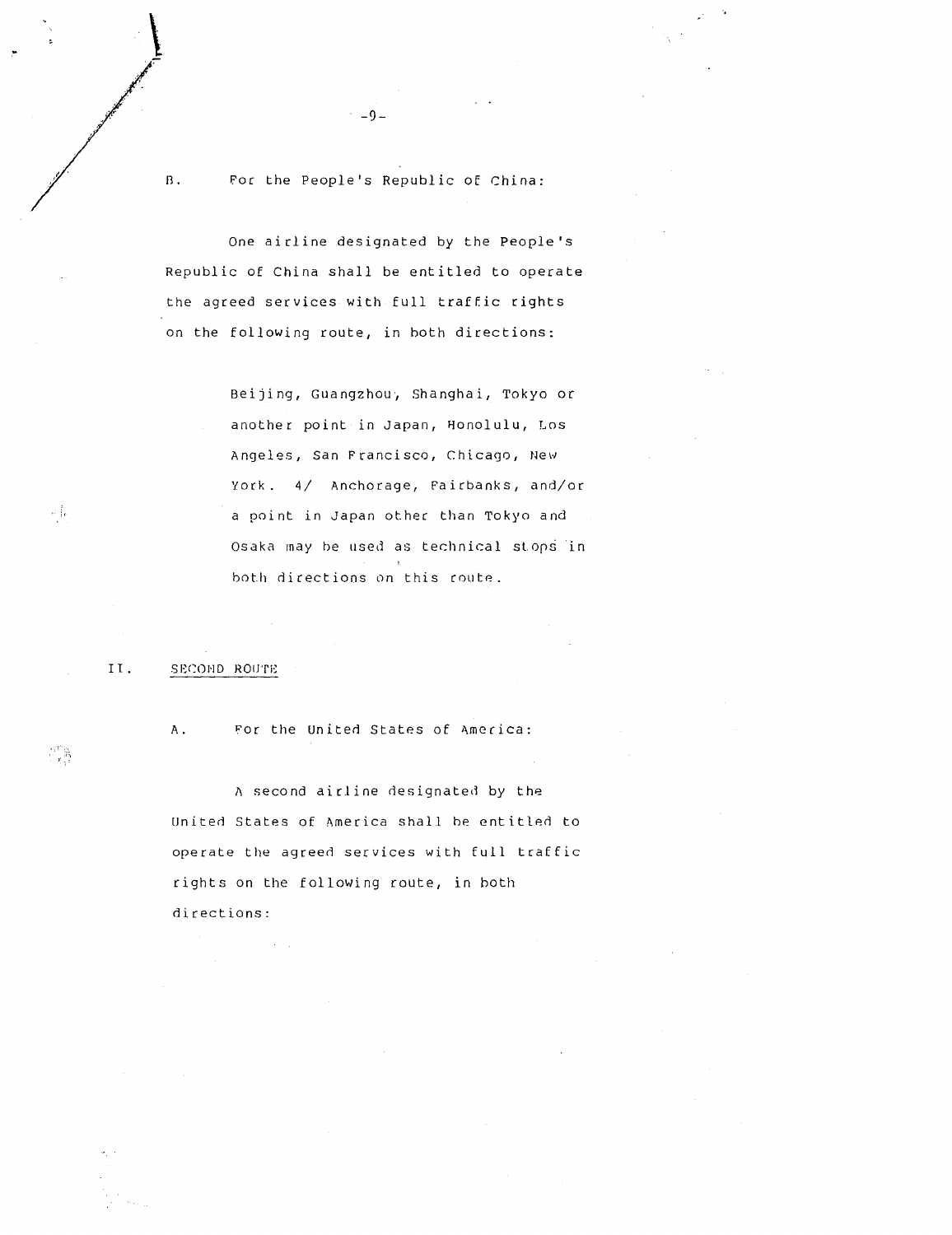Chicago, San Francisco, Los Angeles, Seattle or Honolulu, Tokyo or another point in Japan, Shanghai, Guangzhou, Beijing .

B . For the People's Republic of China:

A second airline designated by the People's Republic of China shall he entitled to operate the agreed services with full traffic rights on the following route, in both directions :

> Beijing, Guangzhou, Shanghai, Tokyo or another point in Japan, Honolulu or Seattle, Los Angeles, San Francisco, Chicago . 4/ Anchorage, Fairbanks, and/or a point in Japan other than Tokyo and Osaka may be used as technical stops in both directions on this route .

-10-

 

스러

人数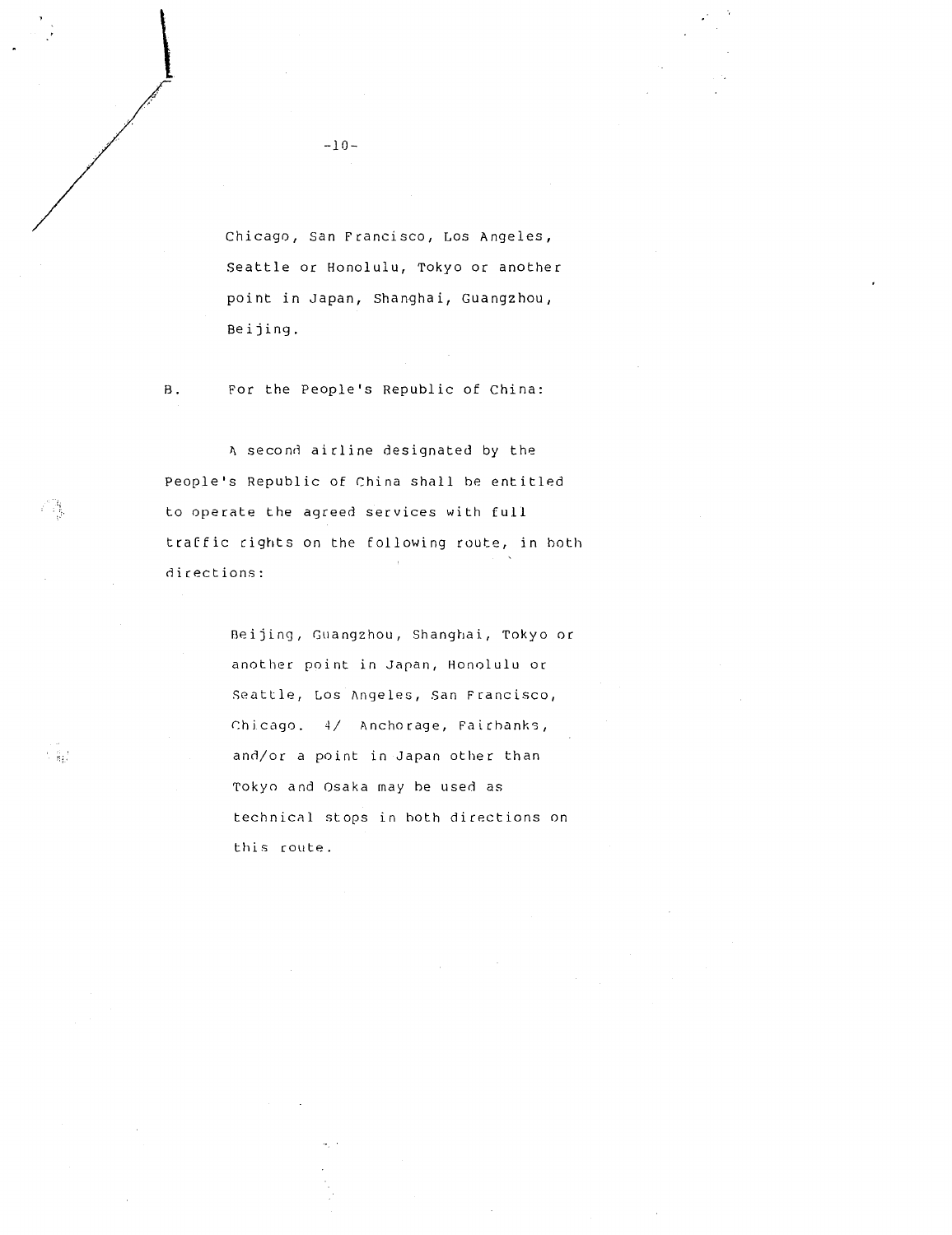#### III. ALL-CARGO ROUTE

 

矗

A . For the United States of America:

 $-11-$ 

<sup>A</sup> third airline designated by the United States of America shall be entitled to operate all-cargo services with full traffic rights from any point or points in the United States, via any intermediate points to any point or points in the People's Republic of China open to scheduled international operations, and beyond to any points outside the People's Republic of China . Absent the designation of <sup>a</sup> third carrier, the United States of America may grant permission to one of the U.S. airlines designated on the first or second route to operate all-cargo services on this route .

8 . For the People's Republic of China :

A third airline designated by the People's Republic of China shall he entitled to operate all-cargo services with full traffic rights from any point or points in the People's Republic of China, via any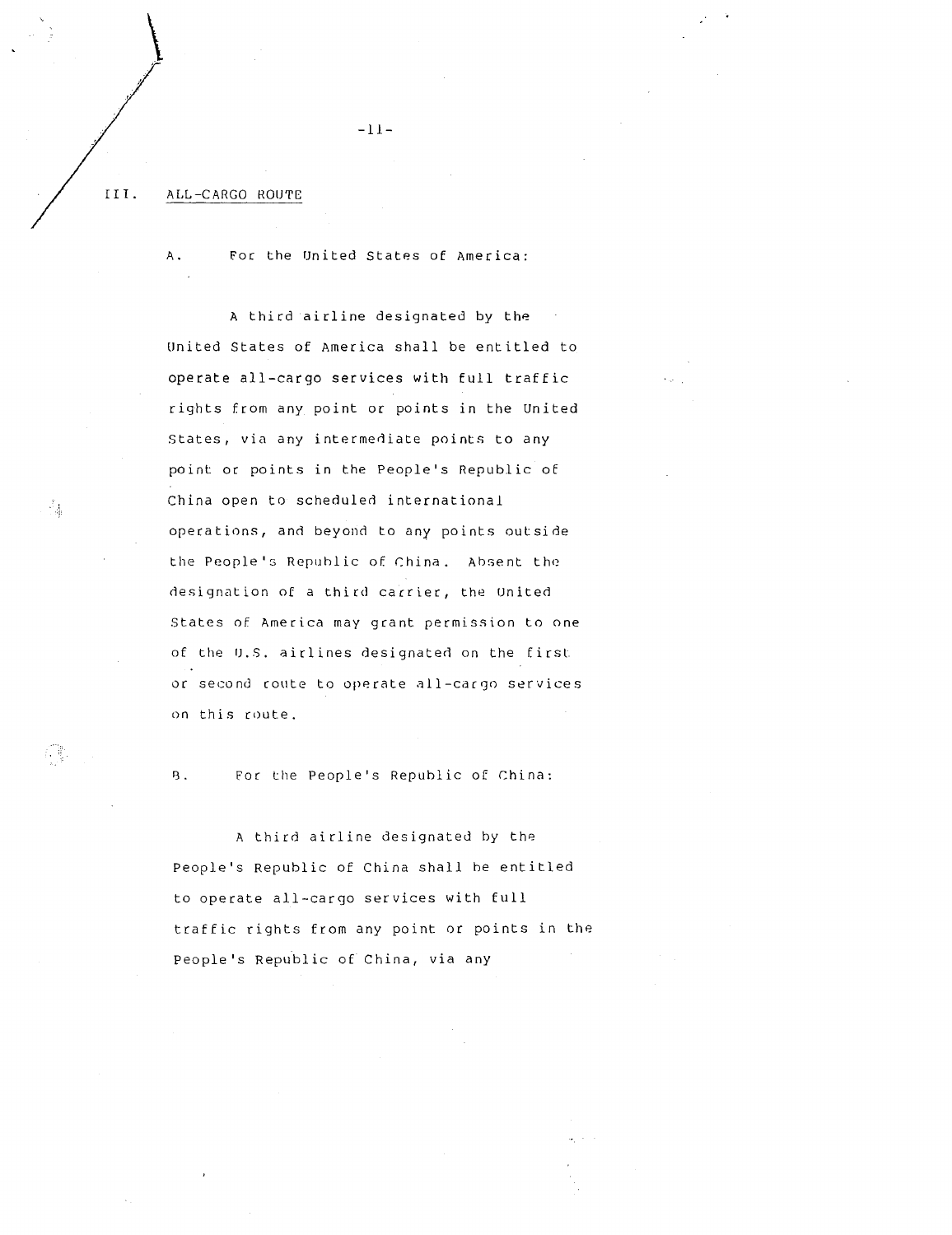intermediate points to any point or points in the United States open to scheduled international operations, and beyond to any points outside the United States. Absent the designation of <sup>a</sup> third carrier, the People's Republic of China may grant permission to one of the Chinese airlines designated on the first or second route to operate all-cargo services on this route .

#### IV . BX'TRA SECTION

 $\begin{aligned} \mathbf{V}^{(1)}_{\mathbf{V}} & = \mathbf{V}^{(1)}_{\mathbf{V}} \\ & = \mathbf{V}^{(1)}_{\mathbf{V}} + \mathbf{V}^{(1)}_{\mathbf{V}} \\ & = \mathbf{V}^{(1)}_{\mathbf{V}} + \mathbf{V}^{(1)}_{\mathbf{V}} \\ & = \mathbf{V}^{(1)}_{\mathbf{V}} + \mathbf{V}^{(1)}_{\mathbf{V}} \\ & = \mathbf{V}^{(1)}_{\mathbf{V}} + \mathbf{V}^{(1)}_{\mathbf{V}} \\ & = \mathbf{V}^{(1)}_{\mathbf{V}} + \mathbf{V}$ 

.∲

 $\mathbb{R}$ 

In case any of the designated airline(s) of either party desires to operate additional sections on its specified route(s), it shall submit application to the aeronautical authorities of the other party three (3) days in advance of such operation, and the additional sections can he commenced only after approvals have been obtained therefrom .

-12-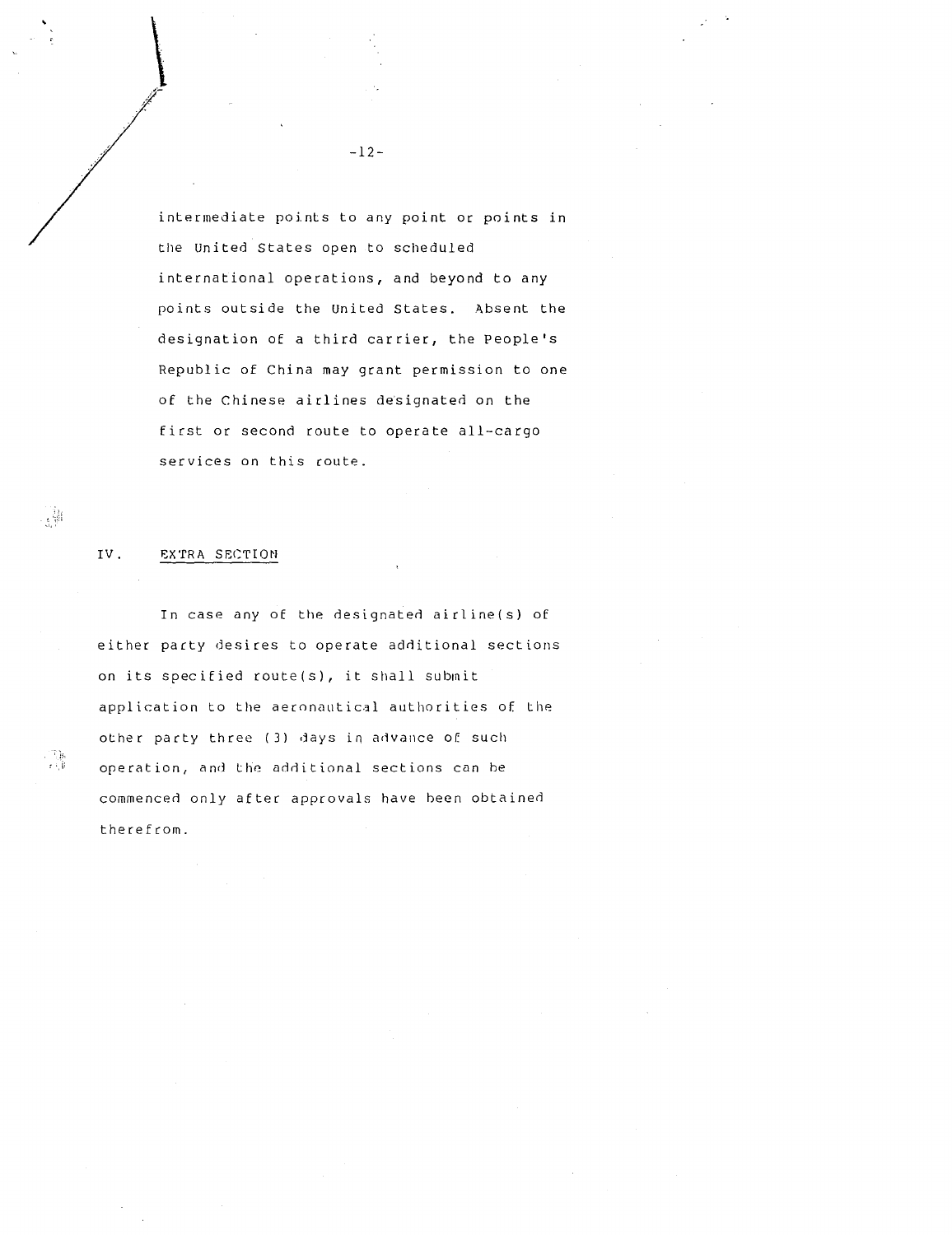TRAFFIC RIGHTS INJAPAN/STOPOVER RIGHTS IN THE UNITED STAPES 5/ AND 6/

-13-

A . For the United States of America:

The U.S. designated airlines shall be allowed to enjoy traffic rights in Japan on all services .

B . For the People's Republic of China:

> (1) The Chinese designated airlines shall he allowed to enjoy traffic rights in Japan on all services .

(2) In case it is not possible for any of the Chinese designated airlines to fully exercise traffic rights in Japan, the following provisions shall apply :

v.

s.å

ह के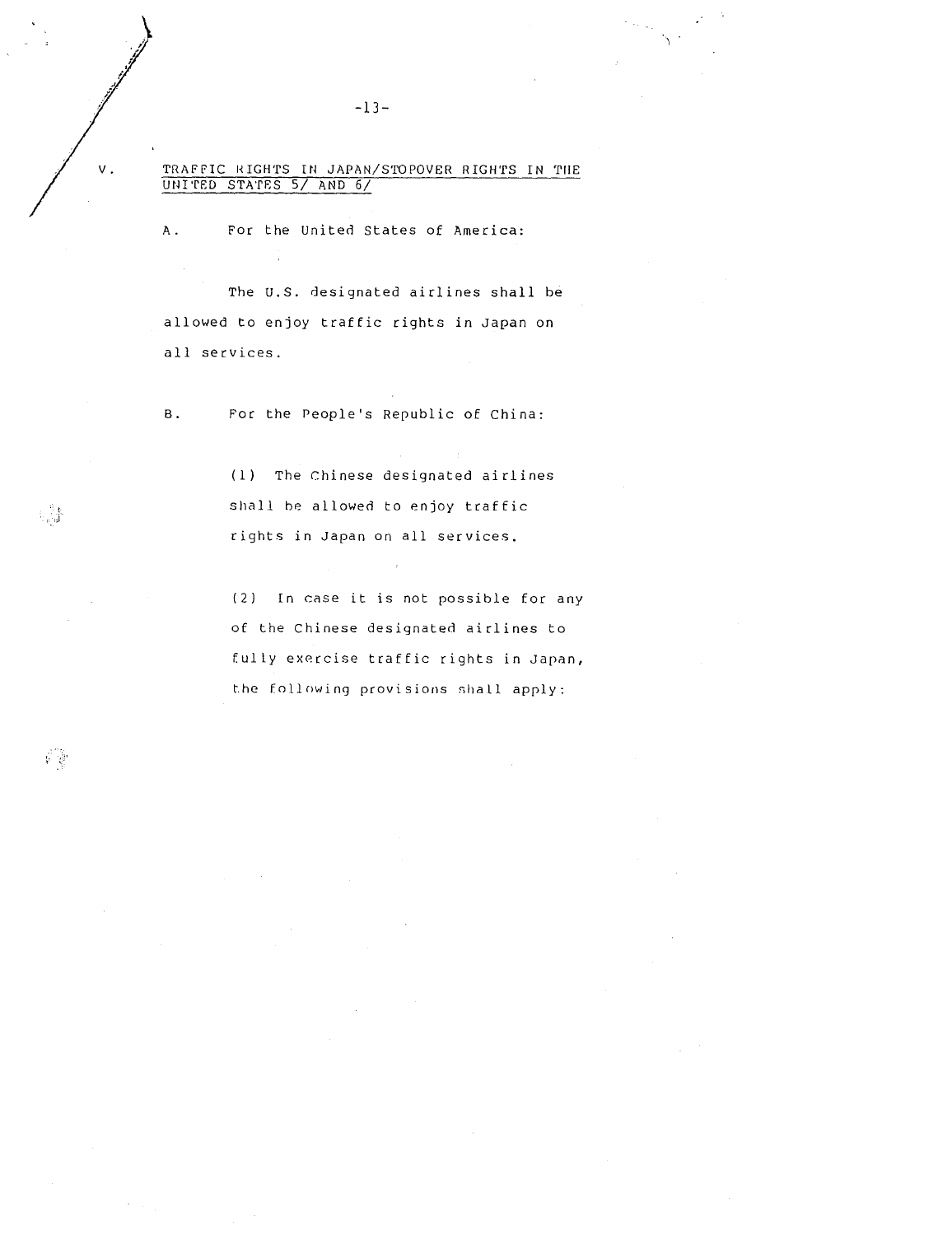(A) Subject to the limits specified in paragraph (B) below, the designated airlines of China shall be entitled to enjoy full stopover rights at all United States points on the specified routes in respect of all international stopover traffic not involving carriage of cabotage traffic .

(R) If <sup>a</sup> Chinese designated airline operates any frequencies with traffic' rights through Tokyo or a point service, the number of Frequencies entitled to stopover rights by the said airline shall ho reduced by the same number . If any U.S. designated airline operates any U.S.-China non-stop frequencies, the stopover rights of the Chinese designated airline operating on that route shall he reduced by the same number of frequencies .

 $-14-$ 

 

- 1

 $\begin{smallmatrix} & 0 & 0 \\ 0 & 0 & 0 \\ 0 & 0 & 0 \end{smallmatrix}$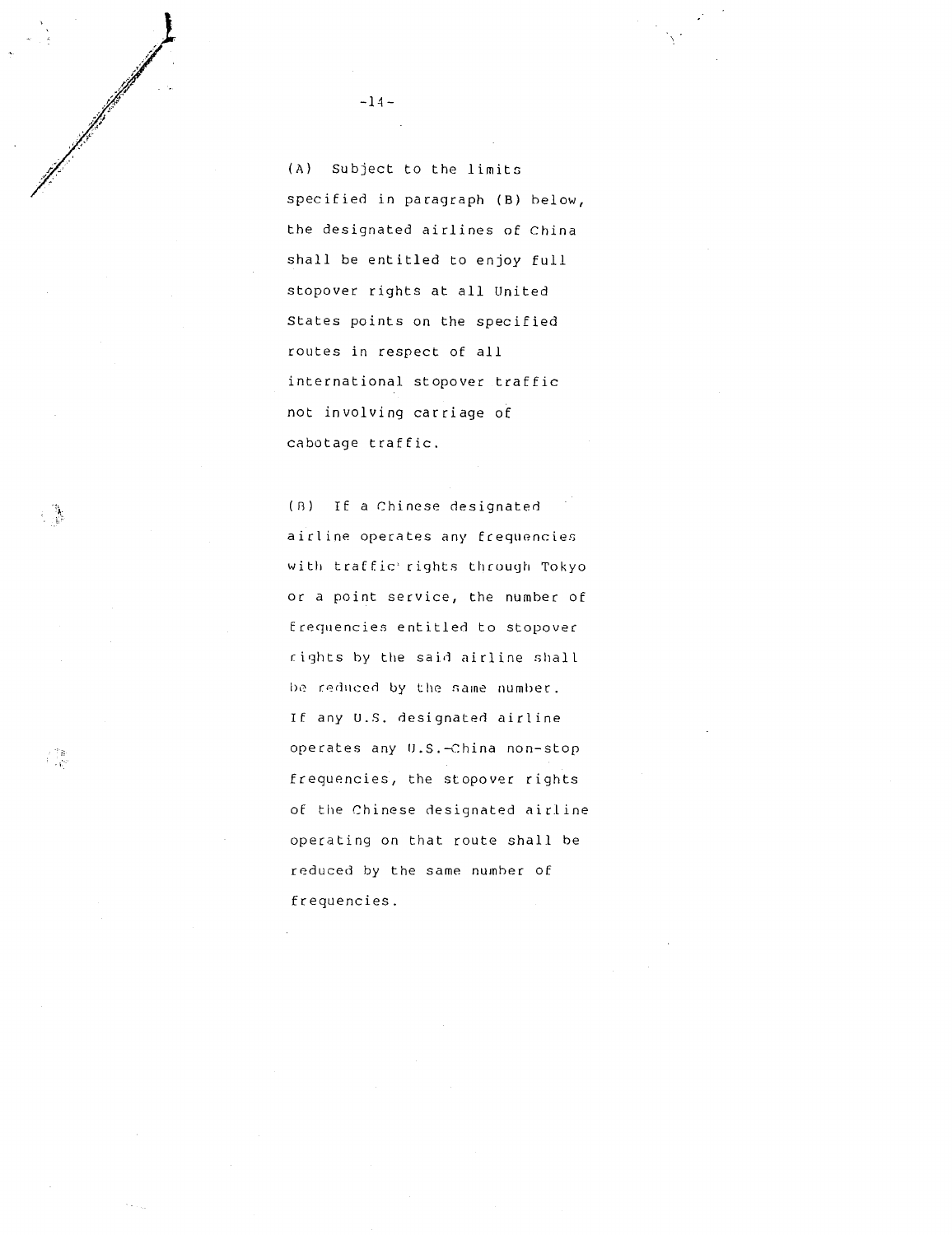1/

 $\frac{1}{2}$  ,  $\frac{1}{2}$ 

 

Each designated airline may at its option omit any point or points on the above routes on any or all flights in either or both directions, provided, however, that the agreed service it operates begins or terminates at a point on the specified route in the territory of the party designating the airline . Fig. 27<br>
Notes:<br>
Notes:<br>
Notes:<br>
Notes:<br>
27<br>
Notes:<br>
27<br>
Notes:<br>
27<br>
Pefore operation of service through another<br>
period of service through another<br>
27<br>
Defore operation of service through another<br>
period of service throug

2/ Before operation of service through another point in Japan, referred to in Sections I and II of this Annex, that point shall he agreed upon by the parties. If a designated airline of either party desires to change the point served in Japan, the aeronautical authorities of the party designating the said airline shall furnish six (6) months' notice to the aeronautical authorities of the other party. Such change shall he subject to the concurrence of that other party .

-15-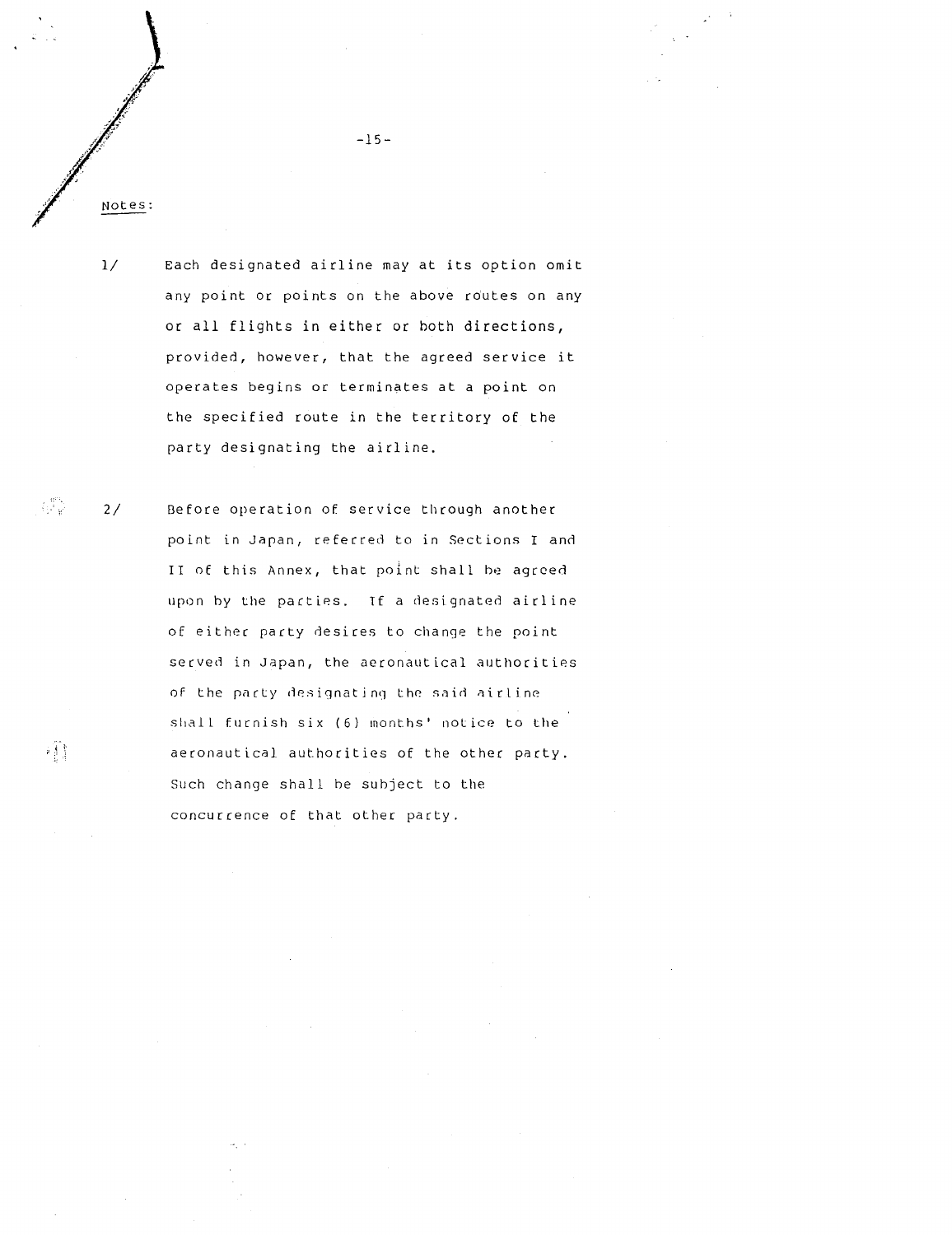Subject to the provisions of Annex V, the designated airline(s) of each party may make <sup>a</sup> change of gauge in the territory of the other party or at an intermediate point or points on the specified route(s) provided that:

> (A) Operation beyond the point of change of gauge shall be performed by an aircraft having capacity less, for outbound services, or more, for inbound services, than that of the arriving aircraft .

> (9) Aircraft for such operation shall be scheduled in coincidence with the outbound or inbound aircraft, as the case may he, and may have the same flight number; and

> $(C)$ If <sup>a</sup> flight is delayed by operational or mechanical problems, the onward flight may operate without regard to the conditions in subparagraph (B) of this paragraph .

-16-

 

 $3/$ 

tig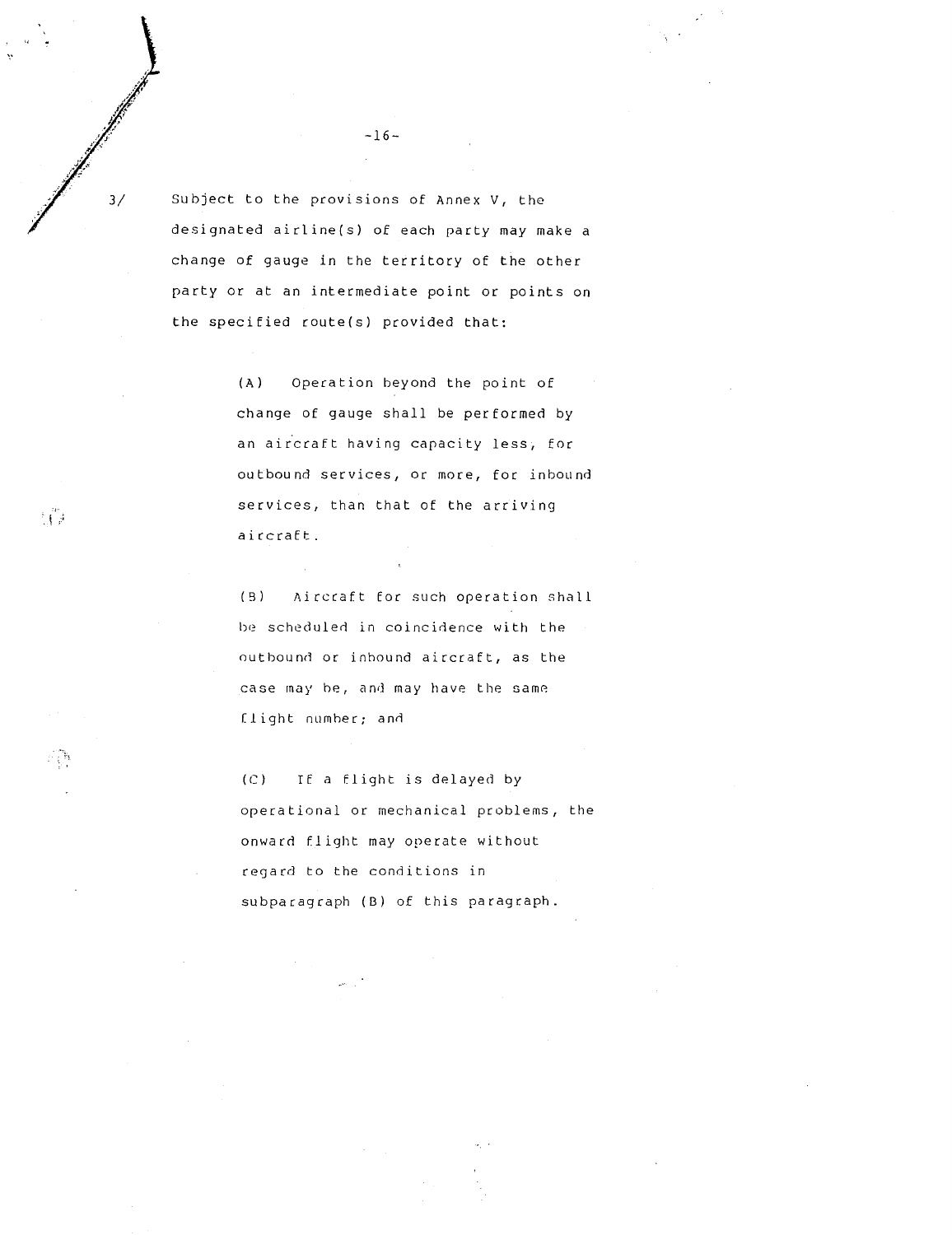The People's Republic of China may add <sup>a</sup> total

of two intermediate or beyond points of its own choosing to its routes. These two points may be served with full traffic rights and may be added to a single route or allocated at the discretion of China between routes <sup>1</sup> and <sup>2</sup> . The people's Republic of China may add a tot<br>of two intermediate or beyond points of its<br>own choosing to its routes. These two point<br>may be served with full traffic rights and m<br>be added to a single route or allocated at t -17-<br>-17-<br>-17-<br>Whe People's Republic of China may add a t<br>of two intermediate or beyond points of it<br>own choosing to its routes. These two poi<br>may be served with full traffic rights and<br>be added to a single route or alloca

on September 8, 1980, between Mr . Lin Zheng and Mr. B. Boyd Hight relating to Japan traffic rights are hereby superseded. The People's Republic of China shall he entitled to select point services equal to the difference between the number of Japan frequencies operated by the U.S. designated airline(s) and the number of Japan frequencies authorized for the Chinese designated airline(s) . The term "point service" means one weekly frequency with full traffic rights at a point, The Chinese designated airline(s) shall be entitled to operate such point services at one or more intermediate and/or beyond points at the sole discretion of the People's Republic of China. A list of

-17-

5/

4/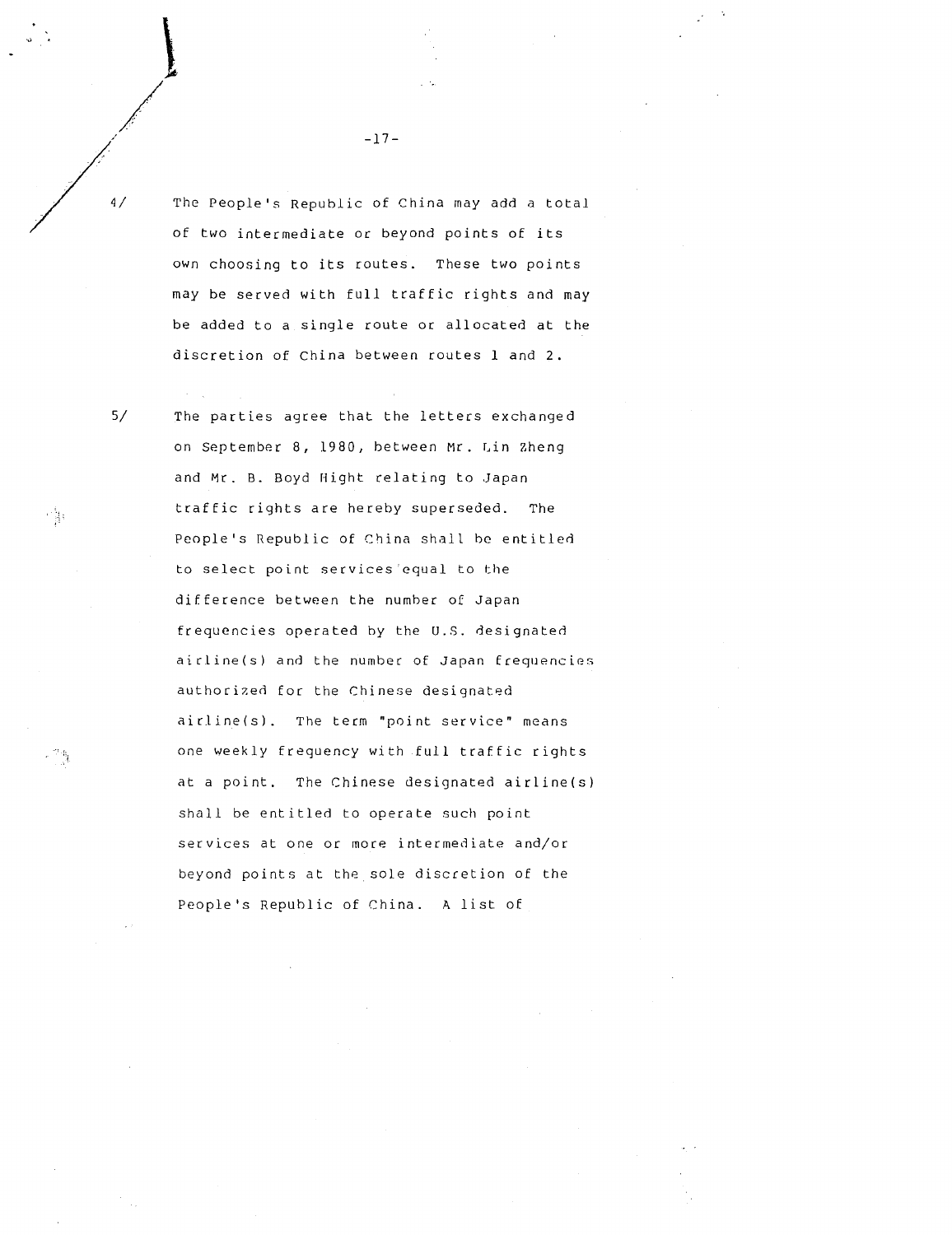intermediate and/or beyond points so selected shall be furnished to the Government of the United States through diplomatic channels not later than 60 days prior to the commencement of operation. The number of point services operated by the Chinese designated airline(s) shall be reduced by one for each new Japan frequency which the Chinese designated airline(s) is authorized to operate subsequent to the selection of point services .

6/ For the purpose of this section, the term "stopover rights" shall mean the right for designated airlines of China to unload the traffic carried on the agreed services at one point in the territory of the other party and thereafter load such traffic on the agreed services for onward carriage to any point on the specified route .

身

-18-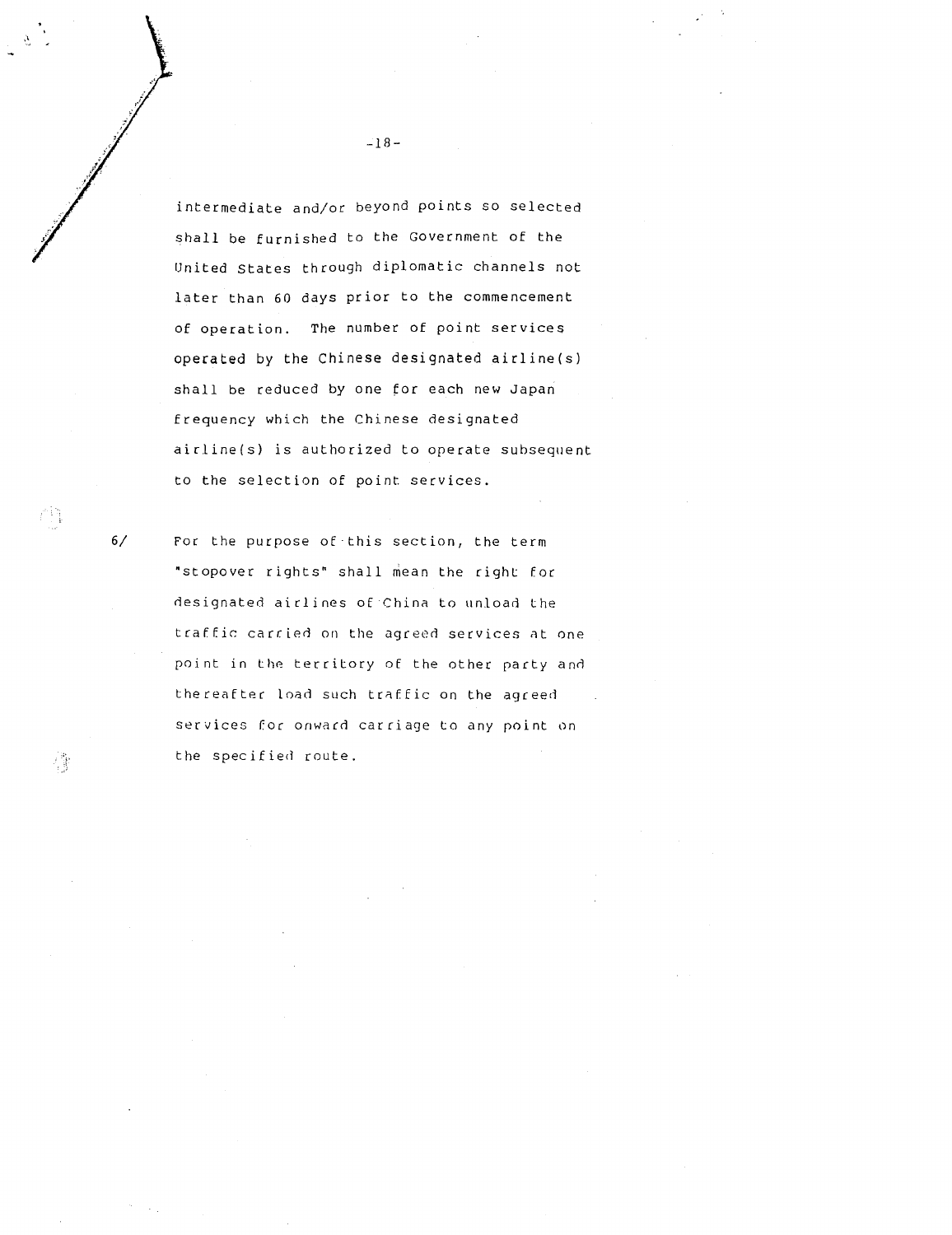#### ANNEX V

### CAPACITY AND CARRIAGE OF TRAFFIC

(1) The parties agree that during 1991 to 1996, each party may operate the number of weekly frequencies provided for in the provisions below. A party may allocate to its designated airlines the frequencies provided by this section as it wishes . ATTACHMENT II<br>
ANNEX V<br>
CAPACITY AND CARRIAGE OF TRAFFIC<br>
CAPACITY AND CARRIAGE OF TRAFFIC<br>
(1) The parties agree that during 1991 to 1996<br>
each party may operate the number of weekly<br>
frequencies provided for in the provi

(A) Phase 1 (1991-1992) - Designated airlines of each party may operate in total up to eighteen weekly roundtrip frequencies . During Phase 1, of the eighteen available weekly frequencies, no more than fourteen may be used for combination services, and no more than four weekly roundtrip frequencies may be operated on the all-cargo route described in Annex I, Section III.

 $\mathbb{R}^n$  .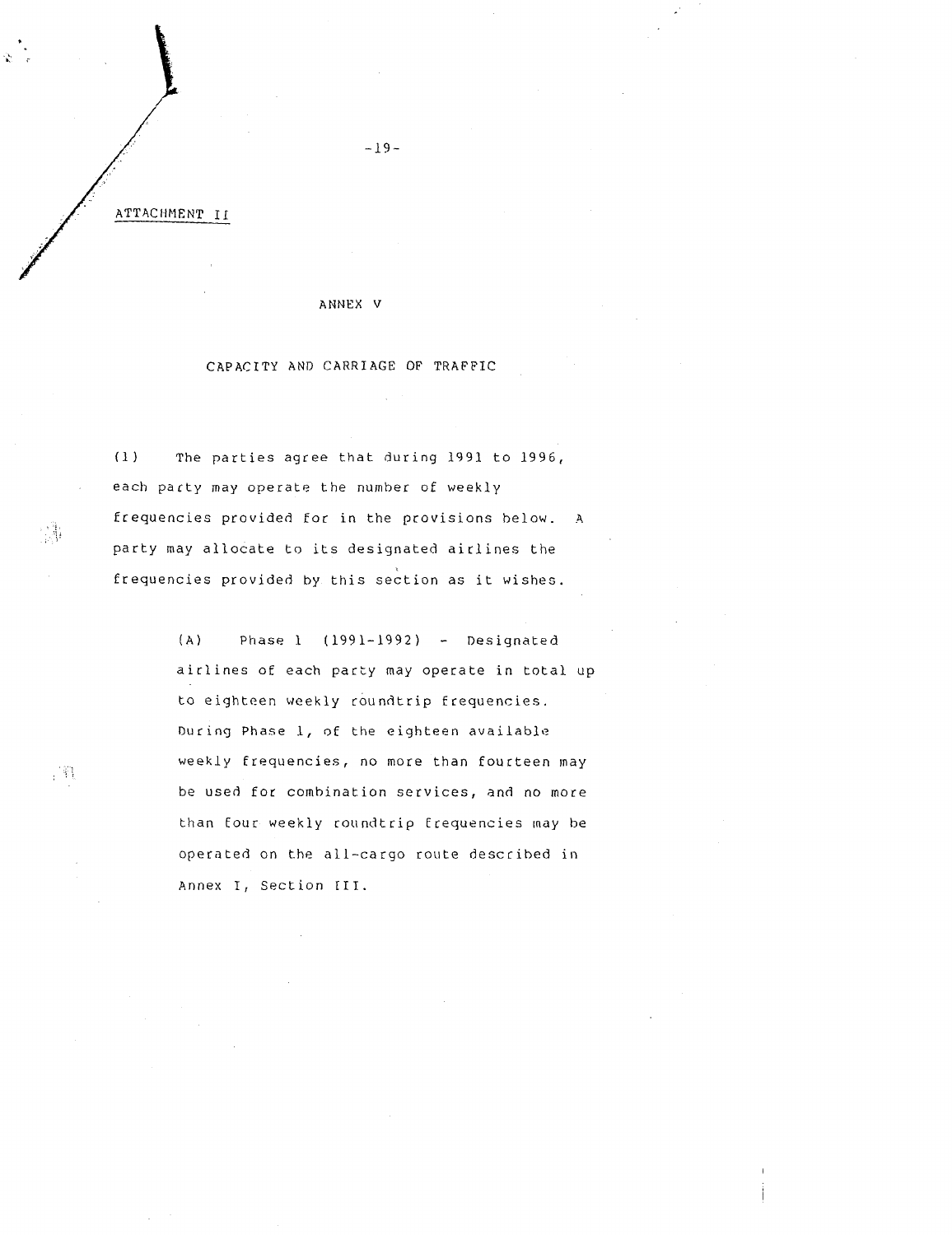(B) Phase <sup>2</sup> (1993-1994) - Designated airlines of each party may operate in total an additional two weekly roundtrip frequencies . During Phase 2, of the twenty available weekly frequencies, there shall be no limitation on the number of frequencies that may be used for combination service, and no more than six roundtrip frequencies may be operated on the all-cargo route described in Annex I, Section III .

 $(C)$ Phase 3 (1995-1996) - Designated airlines of each party may operate in total an additional seven weekly roundtrip frequencies. During Phase 3, of the twenty-seven available weekly frequencies, there shall be no limitation on the number of frequencies that may be used for combination or all-cargo service. The parties will discuss before the end of 1995, and will endeavor to conclude before the end of 1996, a capacity arrangement to meet increased market needs beyond 1996. After 1996, in no event shall the number of authorized weekly frequencies he decreased below Phase 3 levels .

 $-20-$ 

 $\begin{array}{ccc} \begin{array}{ccc} \end{array} & \begin{array}{ccc} \end{array} & \begin{array}{ccc} \end{array} & \end{array}$ 

 $\frac{3}{2}$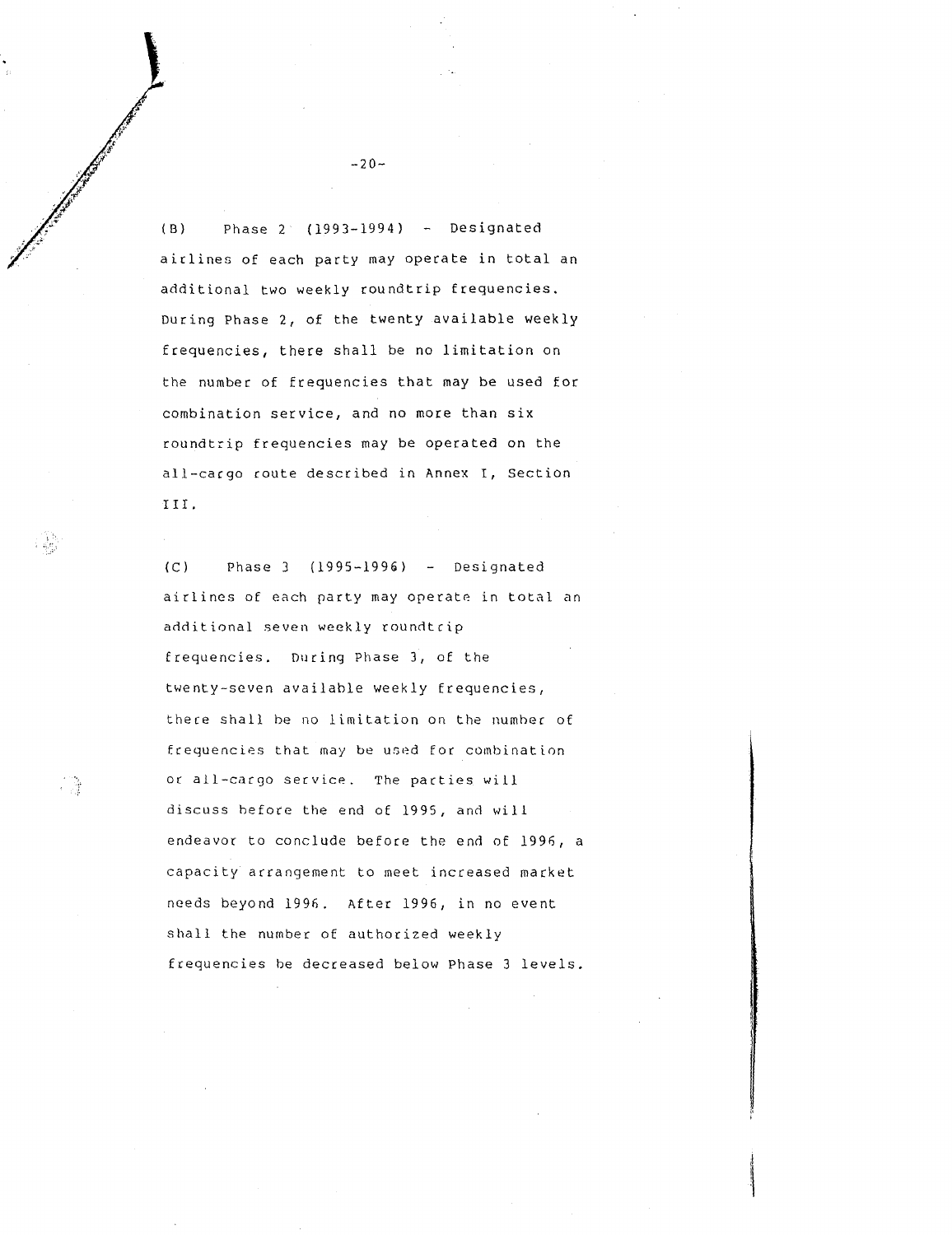(2) In consideration of paragraph <sup>1</sup> of this annex, relating to capacity arrangements, the right to bank unused frequencies shall be immediately terminated and previously banked frequencies shall be eliminated . A view to realist the consideration of paragraph 1 of this any<br>relating to capacity arrangements, the right to ba<br>unused frequencies shall be immediately terminated<br>and previously banked frequencies shall be elimina<br>(3) Wi

 $\begin{array}{c}\n\overline{\mathcal{L}}_{\mathcal{L}} \\
\overline{\mathcal{L}}_{\mathcal{L}}\left(\overline{\mathcal{L}}_{\mathcal{L}}\right) \\
\overline{\mathcal{L}}_{\mathcal{L}}\left(\overline{\mathcal{L}}_{\mathcal{L}}\right) \\
\overline{\mathcal{L}}_{\mathcal{L}}\left(\overline{\mathcal{L}}_{\mathcal{L}}\right) \end{array}$ 

(3) forth in Article 12, paragraph (2) of this Agreement, the parties agree that there should be a reasonable balance of the traffic carried by their respective designated airline(s) on the specified route(s), in terms of number of passengers and tons of cargo taken. up and put down in the territory of the other party.

The consultations referred to in Article 12, paragraph 6, shall take place as soon as possible, and in no event later than thirty (30) days following the date of receipt of the request by the latter party. The parties shall undertake to reach agreement within thirty (30) days as to effective measures for remedying the imbalanced situation and fully implement such agreed measures. In considering the measures to be undertaken, the parties shall take into account all relevant factors, including commercial decisions of the designated airlines, load factors and actions of third parties. In case the agreed measures fail to remedy the imbalance within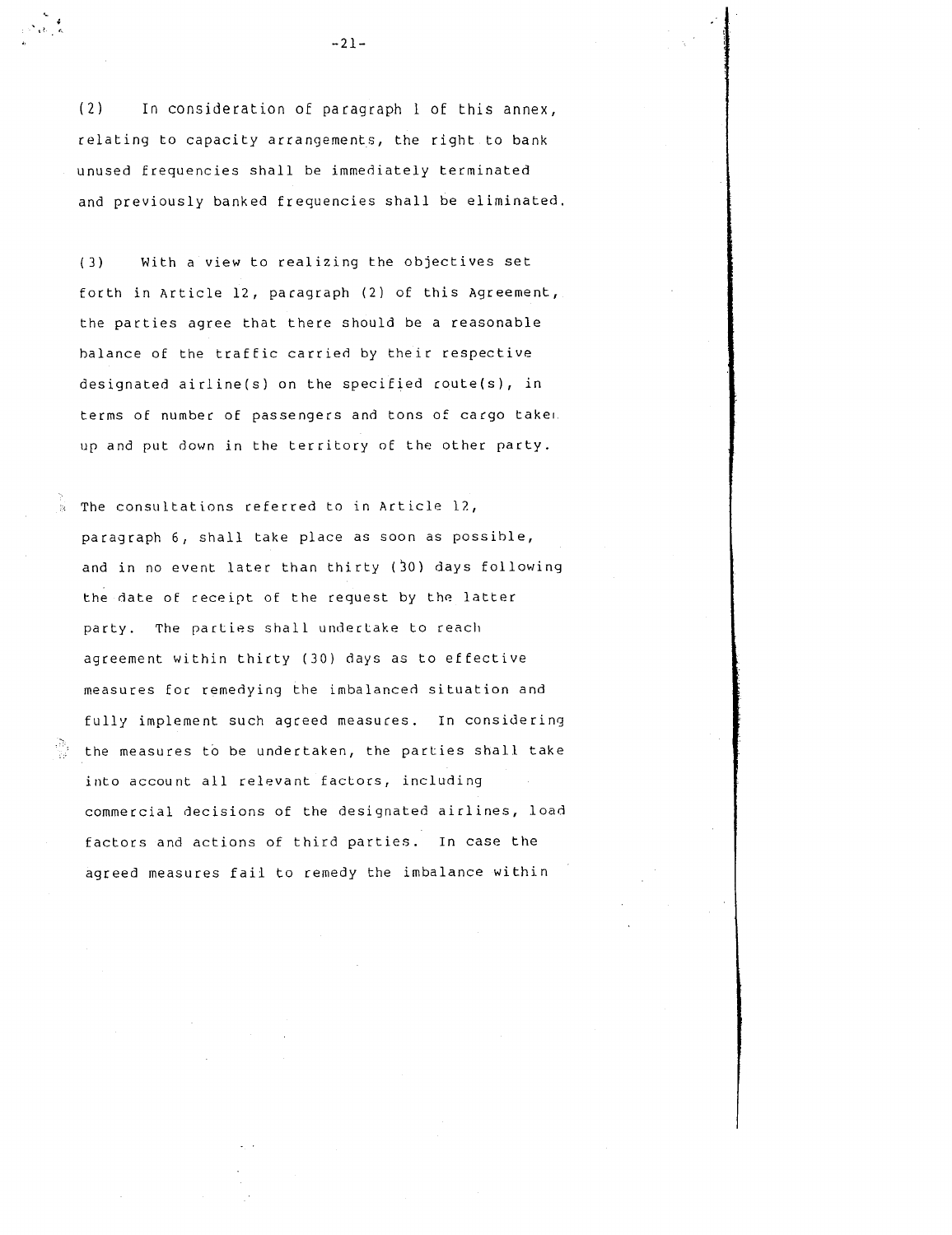three months after their implementation, the parties shall meet together to look into the cause of such failure and agree upon measures for remedying the imbalance situation. In case the parties fail to reach agreement on effective remedial measures, they shall look into the cause of the imbalance and consider amendments to this agreement which may be required to eliminate such cause .

 $\overline{f}$ 

 $\mathcal{A}^{\mathbb{Z}}_{\mathbb{Z}}$ 

- 9

 

(4) The provision of paragraph (3) of this Annex is valid for three years from the date of commencement of any service under this agreement, as amended. Not later than six months prior to the end of this three-year period, the parties shall consult with <sup>a</sup> view to agreeing to the means to achieve reasonable balance of traffic referred to in paragraph (3) of this Annex .

 $-22-$